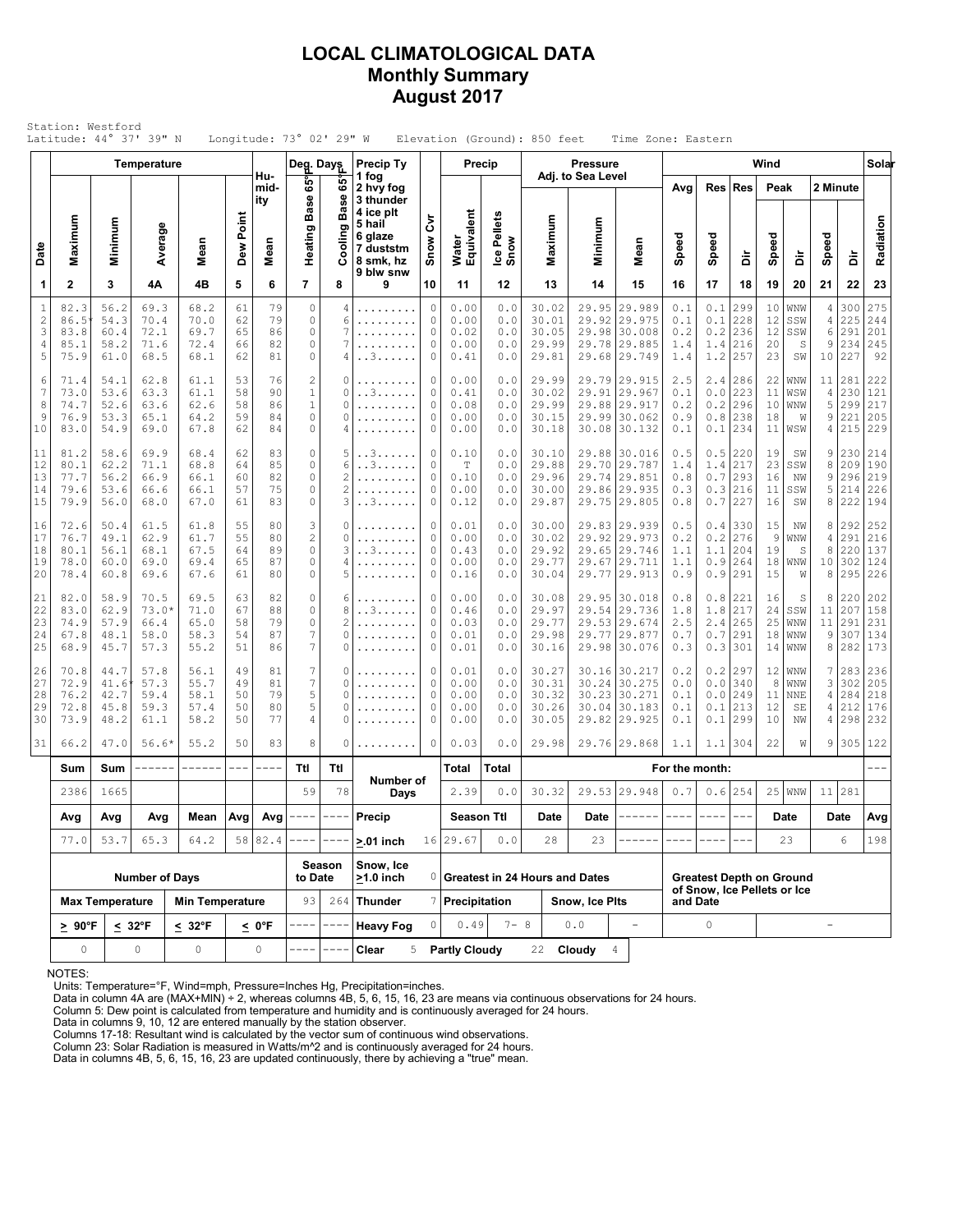## **OBSERVATIONS AT 3-HOUR INTERVALS August 2017: Westford**

|                                                           |                                                        |                                                                                                       |                                                              |                                              |                                              |                                                              |                                              | Wind                                                      |                                                                    |                                                           |                                                                                                      |                                                              |                                              |                                              |                                                                           |                                              | Wind                                              |                                                     |                                              |                                                                                             |                                                              |                                              |                                              |                                                                       |                                                | Wind                                                                                                    |                                                                                                   |
|-----------------------------------------------------------|--------------------------------------------------------|-------------------------------------------------------------------------------------------------------|--------------------------------------------------------------|----------------------------------------------|----------------------------------------------|--------------------------------------------------------------|----------------------------------------------|-----------------------------------------------------------|--------------------------------------------------------------------|-----------------------------------------------------------|------------------------------------------------------------------------------------------------------|--------------------------------------------------------------|----------------------------------------------|----------------------------------------------|---------------------------------------------------------------------------|----------------------------------------------|---------------------------------------------------|-----------------------------------------------------|----------------------------------------------|---------------------------------------------------------------------------------------------|--------------------------------------------------------------|----------------------------------------------|----------------------------------------------|-----------------------------------------------------------------------|------------------------------------------------|---------------------------------------------------------------------------------------------------------|---------------------------------------------------------------------------------------------------|
| 들<br>모                                                    | Sunshine                                               | Pressure                                                                                              | Rainfall<br>rate                                             | Temperature                                  | Dew Point                                    | Humidity                                                     | Direction                                    | Speed                                                     | Gust                                                               | Sunshine                                                  | Pressure                                                                                             | Rainfall<br>rate                                             | Temperature                                  | Dew Point                                    | Humidity                                                                  | Direction                                    | Speed                                             | Gust                                                | Sunshine                                     | Pressure                                                                                    | Rainfall<br>rate                                             | Temperature                                  | Dew Point                                    | Humidity                                                              | Direction                                      | Speed                                                                                                   | Gust                                                                                              |
|                                                           |                                                        |                                                                                                       |                                                              | AUG 01                                       |                                              |                                                              |                                              |                                                           |                                                                    |                                                           |                                                                                                      |                                                              | AUG 02                                       |                                              |                                                                           |                                              |                                                   |                                                     |                                              |                                                                                             |                                                              | AUG 03                                       |                                              |                                                                       |                                                |                                                                                                         |                                                                                                   |
| 0 <sub>0</sub><br>03<br>06<br>09<br>12<br>15<br>18<br>21  | 0<br>$\mathbf 0$<br>12<br>482<br>819<br>737<br>88<br>0 | 29.98<br>29.98<br>29.99<br>30.02<br>30.02<br>29.99<br>29.95<br>29.99                                  | 0.00<br>0.00<br>0.00<br>0.00<br>0.00<br>0.00<br>0.00<br>0.00 | 63<br>60<br>57<br>70<br>78<br>81<br>78<br>60 | 61<br>59<br>56<br>64<br>64<br>64<br>62<br>57 | 96<br>96<br>97<br>82<br>63<br>55<br>57<br>89                 | 24<br>24<br>24<br>27<br>30<br>33<br>29<br>29 | 0<br>0<br>0<br>0<br>1<br>0<br>0<br>0                      | 0<br>$\circ$<br>$\circ$<br>$\mathbb O$<br>10<br>3<br>0<br>0        | 0<br>$\circ$<br>11<br>466<br>626<br>731<br>135<br>$\circ$ | 129.99<br>29.98<br>29.99<br>30.00<br>30.00<br>29.95<br>29.93<br>29.97                                | 0.00<br>0.00<br>0.00<br>0.00<br>0.00<br>0.00<br>0.00<br>0.00 | 56<br>55<br>55<br>74<br>81<br>86<br>80<br>70 | 55<br>54<br>54<br>65<br>68<br>64<br>67<br>65 | $\frac{95}{97}$ $\Big  \frac{29}{29}$<br>97<br>73<br>65<br>48<br>65<br>84 | 29<br>20<br>23<br>23<br>24<br>21             | 0<br>0<br>0<br>1<br>0<br>0<br>0<br>0              | 0<br>0<br>0<br>7<br>6<br>4<br>0<br>0                | 0<br>0<br>18<br>483<br>779<br>613<br>62<br>0 | 29.98<br>29.99<br>30.01<br>30.04<br>30.03<br>30.00<br>29.99<br>30.01                        | 0.00<br>0.00<br>0.00<br>0.00<br>0.00<br>0.00<br>0.00<br>0.00 | 68<br>62<br>61<br>71<br>80<br>80<br>74<br>65 | 66<br>61<br>60<br>66<br>69<br>72<br>70<br>63 | 91,21<br>95<br>96<br>85<br>70<br>76<br>86<br>94 04                    | 21<br>21<br>22<br>23<br>32<br>04               | 1<br>$\circ$<br>0<br>1<br>0<br>0<br>0<br>$\Omega$                                                       | $120$<br>5 6 5 6 5 6 5 6<br>0<br>$\circ$                                                          |
|                                                           |                                                        |                                                                                                       |                                                              | AUG 04                                       |                                              |                                                              |                                              |                                                           |                                                                    |                                                           |                                                                                                      |                                                              | AUG 05                                       |                                              |                                                                           |                                              |                                                   |                                                     |                                              |                                                                                             |                                                              | AUG 06                                       |                                              |                                                                       |                                                |                                                                                                         |                                                                                                   |
| 0 <sub>0</sub><br>03<br>06<br>09<br>12<br>15<br>18<br>21  | 0<br>0<br>9<br>446<br>751<br>710<br>120<br>0           | 29.99<br>29.96<br>29.95<br>29.94<br>29.90<br>29.82<br>29.79<br>29.81                                  | 0.00<br>0.00<br>0.00<br>0.00<br>0.00<br>0.00<br>0.00<br>0.00 | 62<br>60<br>60<br>74<br>81<br>85<br>81<br>73 | 61<br>59<br>59<br>69<br>70<br>71<br>71<br>68 | 96<br>97<br>97<br>85<br>70<br>64<br>71<br>84                 | 04<br>04<br>04<br>21<br>22<br>22<br>20<br>22 | 0<br>0<br>0<br>0<br>5<br>$1\,$<br>0<br>$\overline{c}$     | 0<br>$\circ$<br>0<br>12<br>15<br>11<br>8<br>7                      | 0<br>$\circ$<br>14<br>35<br>25<br>772<br>176<br>$\circ$   | 29.78<br>29.77<br>29.74<br>29.74<br>29.73<br>29.71<br>29.72<br>29.78                                 | 0.00<br>0.00<br>0.00<br>0.00<br>0.00<br>0.00<br>0.00<br>0.00 | 73<br>68<br>69<br>67<br>64<br>70<br>72<br>64 | 64<br>63<br>62<br>64<br>62<br>67<br>61<br>56 | 74<br>85<br>80<br>91<br>94<br>89<br>68<br>75                              | 23<br>18<br>18<br>21<br>31<br>15<br>28<br>26 | 4<br>$\mathbf{1}$<br>0<br>0<br>0<br>0<br>5<br>4   | 18<br>11<br>1<br>0<br>7<br>$\mathbf{1}$<br>13<br>11 | 0<br>0<br>0<br>508<br>163<br>311<br>84<br>0  | 29.80<br>29.81<br>29.88<br>29.94<br>29.94<br>29.94<br>29.94<br>29.98                        | 0.00<br>0.00<br>0.00<br>0.00<br>0.00<br>0.00<br>0.00<br>0.00 | 61<br>59<br>55<br>60<br>65<br>67<br>67<br>56 | 54<br>53<br>49<br>51<br>54<br>56<br>55<br>52 | 77<br>80<br>82<br>74<br>68<br>69<br>64<br>89                          | 26<br>27<br>29<br>30<br>29<br>30<br>31<br>30   | $\overline{\mathbf{c}}$<br>$\overline{4}$<br>$\sqrt{4}$<br>9<br>5<br>0<br>3<br>$\Omega$                 | 10<br>9<br>20<br>22<br>$12$<br>$10$<br>$10$<br>0                                                  |
|                                                           |                                                        |                                                                                                       |                                                              | AUG 07                                       |                                              |                                                              |                                              |                                                           |                                                                    |                                                           |                                                                                                      |                                                              | AUG 08                                       |                                              |                                                                           |                                              |                                                   |                                                     |                                              |                                                                                             |                                                              | AUG 09                                       |                                              |                                                                       |                                                |                                                                                                         |                                                                                                   |
| 00<br>03<br>06<br>09<br>12<br>15<br>18<br>21              | 0<br>0<br>7<br>244<br>417<br>65<br>67<br>0             | 29.99<br>29.99<br>30.00<br>30.00<br>29.97<br>29.96<br>29.92<br>29.94                                  | 0.00<br>0.00<br>0.00<br>0.00<br>0.00<br>0.22<br>0.00<br>0.00 | 57<br>54<br>57<br>61<br>70<br>63<br>63<br>61 | 55<br>53<br>55<br>57<br>61<br>61<br>61<br>59 | 93<br>95<br>96<br>87<br>73<br>92<br>94<br>96                 | 27<br>26<br>26<br>26<br>27<br>28<br>20<br>20 | 0<br>0<br>0<br>0<br>$\mathbf 1$<br>0<br>0<br>0            | 0<br>0<br>0<br>0<br>$\boldsymbol{7}$<br>$\,1$<br>0<br>5            | 0<br>$\circ$<br>5<br>227<br>881<br>780<br>54<br>0         | 29.91<br>29.88<br>29.89<br>29.92<br>29.92<br>29.91<br>29.91<br>29.97                                 | 0.26<br>0.00<br>0.00<br>0.00<br>0.00<br>0.00<br>0.00<br>0.00 | 60<br>58<br>53<br>62<br>70<br>73<br>71<br>56 | 59<br>57<br>53<br>62<br>63<br>60<br>57<br>54 | 97, 20<br>97<br>97<br>98<br>77<br>65<br>63<br>92                          | 20<br>20<br>21<br>31<br>28<br>31<br>31       | 0<br>0<br>0<br>0<br>0<br>3<br>0<br>0              | 0<br>0<br>0<br>0<br>8<br>9<br>0<br>0                | 0<br>0<br>7<br>299<br>828<br>394<br>144<br>0 | 29.99<br>30.00<br>30.03<br>30.06<br>30.07<br>30.06<br>30.08<br>30.13                        | 0.00<br>0.00<br>0.00<br>0.00<br>0.00<br>0.00<br>0.00<br>0.00 | 54<br>54<br>55<br>64<br>74<br>74<br>73<br>62 | 53<br>53<br>53<br>58<br>63<br>63<br>64<br>60 | 96<br>97<br>94<br>81<br>70<br>69<br>74<br>91                          | 24<br>21<br>21<br>21<br>22<br>29<br>30<br>30   | 0<br>0<br>0<br>$\boldsymbol{7}$<br>$\overline{\mathbf{c}}$<br>$\overline{c}$<br>0<br>0                  | 0<br>$\frac{5}{7}$<br>14<br>13<br>9<br>0<br>$\circ$                                               |
|                                                           |                                                        |                                                                                                       |                                                              | AUG 10                                       |                                              |                                                              |                                              |                                                           |                                                                    |                                                           |                                                                                                      |                                                              | AUG 11                                       |                                              |                                                                           |                                              |                                                   |                                                     |                                              |                                                                                             |                                                              | AUG 12                                       |                                              |                                                                       |                                                |                                                                                                         |                                                                                                   |
| 00<br>03<br>06<br>09<br>12<br>15<br>18<br>21              | 0<br>0<br>5<br>439<br>594<br>624<br>132<br>0           | 30.14<br>30.14<br>30.15<br>30.17<br>30.16<br>30.13<br>30.10<br>30.09                                  | 0.00<br>0.00<br>0.00<br>0.00<br>0.00<br>0.00<br>0.00<br>0.00 | 58<br>55<br>56<br>71<br>79<br>82<br>76<br>65 | 56<br>54<br>55<br>64<br>67<br>68<br>67<br>63 | 94 30<br>96<br>97<br>80<br>67<br>63<br>75<br>93              | 30<br>27<br>17<br>25<br>18<br>25<br>17       | 0<br>0<br>0<br>1<br>0<br>0<br>0<br>0                      | 0<br>0<br>0<br>8<br>$\overline{7}$<br>7<br>1<br>0                  | 0<br>$\circ$<br>11<br>489<br>793<br>555<br>95<br>0        | 30.08<br>30.09<br>30.07<br>30.07<br>30.04<br>29.99<br>29.95<br>29.94                                 | 0.00<br>0.00<br>0.00<br>0.00<br>0.00<br>0.00<br>0.00<br>0.00 | 60<br>60<br>61<br>69<br>79<br>80<br>73<br>65 | 59<br>59<br>59<br>66<br>67<br>62<br>63<br>62 | 96<br>97<br>96<br>90<br>68<br>54<br>72<br>91                              | 17<br>17<br>15<br>24<br>26<br>21<br>21<br>21 | 0<br>0<br>0<br>1<br>0<br>2<br>0<br>0              | 0<br>0<br>0<br>6<br>11<br>12<br>0<br>0              | 0<br>0<br>0<br>309<br>744<br>682<br>162<br>0 | 29.88<br>29.87<br>29.83<br>29.83<br>29.78<br>29.73<br>29.70<br>29.74                        | 0.00<br>0.00<br>0.00<br>0.00<br>0.00<br>0.00<br>0.00<br>0.00 | 63<br>65<br>63<br>69<br>76<br>78<br>74<br>64 | 61<br>63<br>62<br>65<br>68<br>69<br>67<br>60 | 93<br>93<br>94<br>88<br>77<br>72<br>80<br>89                          | 121<br> 21<br>22<br>21<br>21<br>22<br>22<br>21 | 0<br>$\overline{c}$<br>$\mathbf 1$<br>3<br>$\overline{\mathbf{c}}$<br>3<br>$\sqrt{4}$<br>$\overline{O}$ | 0<br>7<br>$\frac{9}{12}$<br>$10$<br>$1\,8$<br>12<br>7                                             |
|                                                           |                                                        |                                                                                                       |                                                              | AUG 13                                       |                                              |                                                              |                                              |                                                           |                                                                    |                                                           |                                                                                                      |                                                              | AUG 14                                       |                                              |                                                                           |                                              |                                                   |                                                     |                                              |                                                                                             |                                                              | AUG 15                                       |                                              |                                                                       |                                                |                                                                                                         |                                                                                                   |
| 00<br>03<br>06<br>21                                      | 0<br>0                                                 | 0, 29.74<br>29.76<br>29.77<br>10 578 29.84<br>121060 29.88<br>15 721 29.89<br>18 123 29.89<br>0 29.94 | 0.00<br>0.00<br>0.00<br>0.00<br>0.00<br>0.00<br>0.00<br>0.00 | 64<br>61<br>63<br>64<br>71<br>76<br>74<br>58 | 62<br>60<br>61<br>62<br>63<br>61<br>59<br>55 | 95<br>96<br>94<br>93<br>77<br>59<br>61 30<br>89 29           | 22<br>19<br>27<br>32<br>33<br>31             | 1<br>$\mathbb O$<br>$\,1\,$<br>5<br>0<br>0<br>0<br>0      | 6<br>$\mathbb O$<br>8<br>6<br>$\epsilon$<br>$\mathbb O$<br>$\circ$ | $\circ$<br>7                                              | 0, 29.95<br>29.96<br>29.98<br>15 446 29.99<br>295 29.97<br>751 29.93<br>88 29.88<br>0 29.87          | 0.00<br>0.00<br>0.00<br>0.00<br>0.00<br>0.00<br>0.00<br>0.00 | 56<br>57<br>55<br>68<br>75<br>77<br>76<br>61 | 54<br>54<br>53<br>59<br>60<br>59<br>61<br>56 | 91,29<br>89<br>93<br>73 21<br>60<br>$54$ 23<br>60 21<br>83 19             | 25<br>24<br>19                               | 0<br>0<br>0<br>۷<br>0<br>2<br>0<br>0              | 0<br>0<br>4<br>5<br>8<br>5<br>0                     | 0<br>0<br>5                                  | 29.86<br>29.84<br>29.83<br>274 29.82<br>754 29.80<br>925 29.77<br>54 29.75<br>0 29.81       | 0.00<br>0.00<br>0.00<br>0.00<br>0.00<br>0.00<br>0.00<br>0.00 | 60<br>59<br>56<br>69<br>76<br>78<br>74<br>63 | 54<br>56<br>55<br>63<br>65<br>69<br>66<br>62 | 80,19<br>89<br>94<br>81 22<br>70 22<br>76 24<br>76 21<br>95 31        | 20<br>20                                       | 0<br>0<br>0<br>0<br>5<br>$\circ$<br>0<br>0                                                              | $\begin{array}{c} 4 \\ 5 \\ 0 \end{array}$<br>14<br>14<br>$\sqrt{2}$<br>$\sqrt{2}$<br>$\mathbb O$ |
|                                                           |                                                        |                                                                                                       |                                                              | AUG 16                                       |                                              |                                                              |                                              |                                                           |                                                                    |                                                           |                                                                                                      |                                                              | AUG 17                                       |                                              |                                                                           |                                              |                                                   |                                                     |                                              |                                                                                             |                                                              | AUG 18                                       |                                              |                                                                       |                                                |                                                                                                         |                                                                                                   |
| 00 <sub>1</sub><br>03<br>06<br>09<br>12<br>15<br>18<br>21 |                                                        | 0, 29.83<br>0 29.85<br>0 29.91<br>427   29.95<br>777 29.98<br>715 29.96<br>90 29.95<br>0 29.99        | 0.00<br>0.00<br>0.00<br>0.00<br>0.00<br>0.00<br>0.00<br>0.00 | 59<br>58<br>60<br>61<br>69<br>72<br>67<br>52 | 58<br>57<br>60<br>55<br>55<br>56<br>54<br>49 | 96, 31<br>97 31<br>97<br>82 02<br>62<br>57<br>62 29<br>90 29 | 11<br>31<br>30                               | 0<br>0<br>0<br>$\mathbf{2}$<br>$\mathbf 2$<br>0<br>0<br>0 | 0<br>0<br>5<br>12<br>$\circ$                                       |                                                           | 0, 29.99<br>0 30.00<br>0 30.00<br>397 30.02<br>10 712 30.00<br>9 540 29.96<br>2 120 29.92<br>0 29.92 | 0.00<br>0.00<br>0.00<br>0.00<br>0.00<br>0.00<br>0.00<br>0.00 | 51<br>49<br>51<br>63<br>72<br>74<br>73<br>59 | 49<br>48<br>50<br>55<br>59<br>62<br>61<br>56 | 93, 29<br>95 22<br>95 22<br>77<br>63 29<br>65<br>65 29<br>90 29           | 21<br> 29                                    | 0<br>0<br>0<br>1<br>$\overline{4}$<br>0<br>0<br>0 | 0<br>0<br>5<br>7<br>8<br>6<br>0<br>0                | $\circ$                                      | 0, 29.92<br>29.85<br>0 29.78<br>72 29.76<br>339 29.74<br>346 29.70<br>44 29.66<br>$0$ 29.69 | 0.00<br>0.00<br>0.00<br>0.00<br>0.00<br>0.00<br>0.00<br>0.00 | 56<br>59<br>65<br>63<br>71<br>77<br>76<br>69 | 55<br>58<br>59<br>61<br>67<br>71<br>69<br>67 | 96, 29<br>94 29<br>81 13<br>95 20<br>88 15<br>82 21<br>79 21<br>92 19 |                                                | 0<br>0<br>0<br>1<br>3<br>5<br>3<br>0                                                                    | 0<br>$\mathbb O$<br>$\mathbf{1}$<br>$1\,1$<br>13<br>$1\,5$<br>$10$<br>$\,$ 8 $\,$                 |

# **MAXIMUM SHORT DURATION PRECIPITATION**

| <b>Time Period (minutes)</b> | ر    | 10   | 15   | 20           | 30           | 45   | 60   | 80   | 100  | 120  | 150  | 180  |
|------------------------------|------|------|------|--------------|--------------|------|------|------|------|------|------|------|
| Precipitation                | 0.14 | 0.16 | 0.18 | 0.20         | 0.23         | 0.27 | 0.32 | J.37 | 0.38 | 0.38 | 0.38 | 0.39 |
| <b>Ended: Date</b>           | 22   | 22   | 22   | $\cap$<br>22 | $\sim$<br>22 | 22   | 22   | 22   | 22   | 22   | 22   | 22   |
| <b>Ended: Time</b>           | 1842 | 1842 | 1842 | 1842         | 1842         | 1842 | 1842 | 1842 | 1842 | 1842 | 1842 | 2011 |

The precipitation amounts may occur at any time during the month. The time indicated is the ending time of the interval. Date and time are not entered for trace amounts.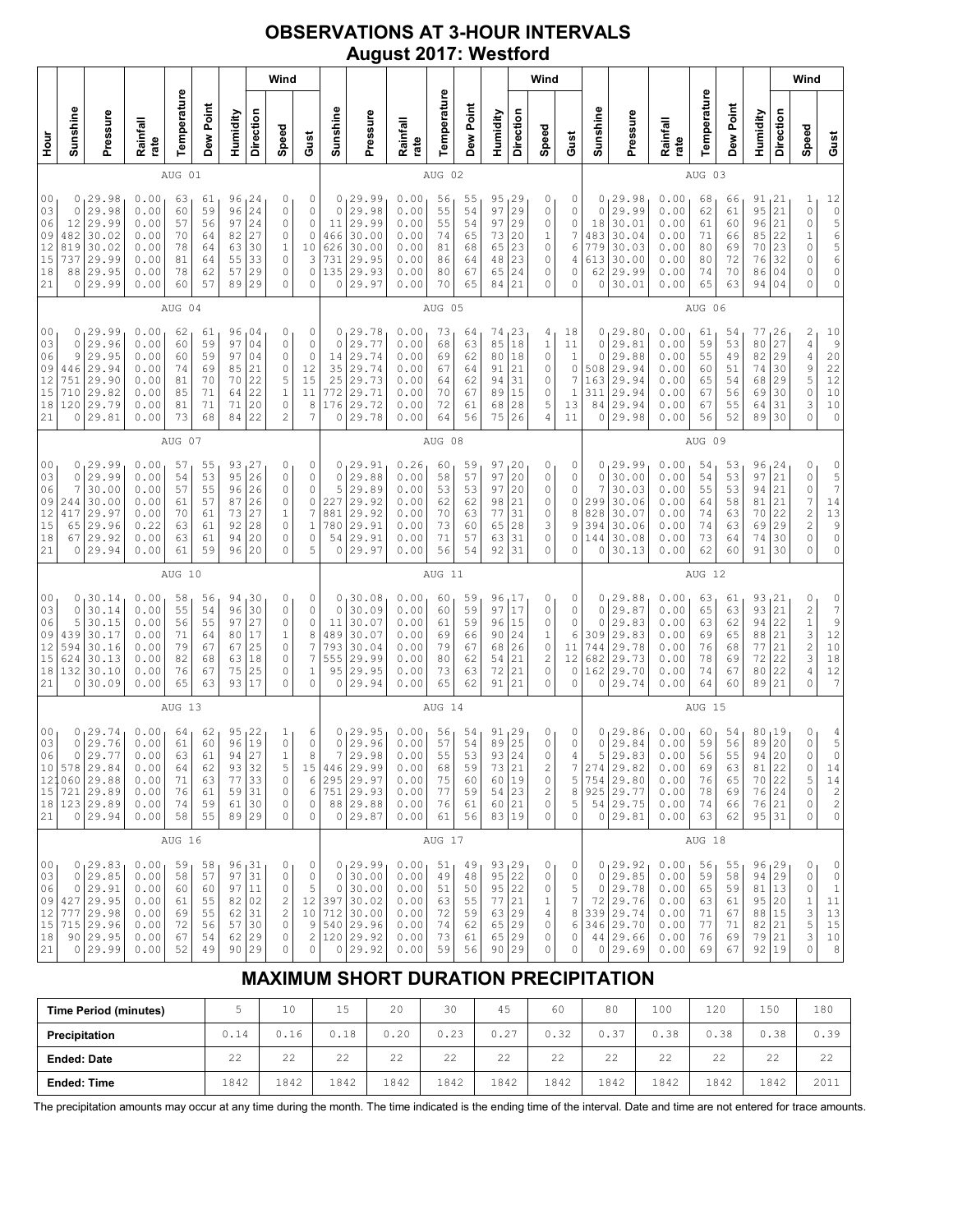### **OBSERVATIONS AT 3-HOUR INTERVALS August 2017: Westford**

|                                                          |                                                |                                                                           |                                                              |                                              |                                              |                                              |                                                  | Wind                                                               |                                                                                              |                                                                  |                                                                          |                                                              |                                              |                                              |                                              |                                                                             | Wind                                                                  |                                                  |                                                           |                                                                         |                                                              |                                              |                                              |                                                     |                                                                             | Wind                                                                                         |                                                                                                                           |
|----------------------------------------------------------|------------------------------------------------|---------------------------------------------------------------------------|--------------------------------------------------------------|----------------------------------------------|----------------------------------------------|----------------------------------------------|--------------------------------------------------|--------------------------------------------------------------------|----------------------------------------------------------------------------------------------|------------------------------------------------------------------|--------------------------------------------------------------------------|--------------------------------------------------------------|----------------------------------------------|----------------------------------------------|----------------------------------------------|-----------------------------------------------------------------------------|-----------------------------------------------------------------------|--------------------------------------------------|-----------------------------------------------------------|-------------------------------------------------------------------------|--------------------------------------------------------------|----------------------------------------------|----------------------------------------------|-----------------------------------------------------|-----------------------------------------------------------------------------|----------------------------------------------------------------------------------------------|---------------------------------------------------------------------------------------------------------------------------|
| no<br>H                                                  | Sunshine                                       | Pressure                                                                  | Rainfall<br>rate                                             | Temperature                                  | Dew Point                                    | Humidity                                     | Direction                                        | Speed                                                              | Gust                                                                                         | Sunshine                                                         | Pressure                                                                 | Rainfall<br>rate                                             | Temperature                                  | Dew Point                                    | Humidity                                     | Direction                                                                   | Speed                                                                 | Gust                                             | Sunshine                                                  | Pressure                                                                | Rainfall<br>rate                                             | Temperature                                  | Dew Point                                    | Humidity                                            | Direction                                                                   | Speed                                                                                        | Gust                                                                                                                      |
|                                                          |                                                |                                                                           |                                                              | AUG 19                                       |                                              |                                              |                                                  |                                                                    |                                                                                              |                                                                  |                                                                          |                                                              | AUG 20                                       |                                              |                                              |                                                                             |                                                                       |                                                  |                                                           |                                                                         |                                                              | AUG 21                                       |                                              |                                                     |                                                                             |                                                                                              |                                                                                                                           |
| 00<br>03<br>06<br>09<br>12<br>15<br>18<br>21             | $\circ$<br>$\circ$<br>151<br>352<br>833<br>121 | 0, 29.70<br>29.68<br>29.69<br>29.72<br>29.72<br>29.70<br>29.69<br>0 29.75 | 0.04<br>0.00<br>0.00<br>0.00<br>0.00<br>0.00<br>0.00<br>0.00 | 68<br>65<br>64<br>68<br>77<br>76<br>75<br>67 | 66<br>64<br>64<br>67<br>70<br>69<br>68<br>59 | 95<br>97<br>97<br>97<br>79<br>79<br>81<br>75 | 19<br>21<br>21<br>21<br>21<br>26<br>26<br>26     | 0<br>0<br>$\mathbf 0$<br>$\mathbf 0$<br>0<br>1<br>0<br>$1\,$       | 5<br>$\mathbb O$<br>$\mathbb O$<br>$\mathsf S$<br>5<br>$\boldsymbol{7}$<br>$\circ$<br>11     | $\circ$<br>$\circ$<br>418<br>810<br>640<br>127<br>$\circ$        | 0129.77<br>29.77<br>29.85<br>29.93<br>29.95<br>29.96<br>29.95<br>30.00   | 0.00<br>0.00<br>0.00<br>0.00<br>0.00<br>0.00<br>0.00<br>0.00 | 62<br>66<br>61<br>65<br>73<br>76<br>75<br>64 | 58<br>59<br>60<br>61<br>63<br>63<br>63<br>59 | 87<br>80<br>95<br>85<br>70<br>65<br>66<br>85 | 1 <sup>23</sup><br>25<br>28<br>29<br>28<br>29<br>27<br>26                   | 0<br>0<br>$\mathbb O$<br>5<br>$\overline{c}$<br>$\mathbb O$<br>0<br>0 | 0<br>12<br>5<br>15<br>7<br>7<br>4<br>0           | $\circ$<br>5<br>387<br>712<br>285<br>95<br>$\circ$        | 0, 30.03<br>30.05<br>30.07<br>30.06<br>30.04<br>29.99<br>29.96<br>29.96 | 0.00<br>0.00<br>0.00<br>0.00<br>0.00<br>0.00<br>0.00<br>0.00 | 62<br>59<br>60<br>68<br>79<br>78<br>79<br>68 | 59<br>57<br>57<br>62<br>68<br>68<br>68<br>65 | $91_122$<br>92<br>91<br>81<br>69<br>72<br>69<br>90  | 21<br>23<br>21<br>22<br>22<br>21<br>22                                      | 0<br>0<br>0<br>$\overline{7}$<br>0<br>0<br>1<br>$\circ$                                      | $\begin{matrix} 0 \\ 1 \\ 0 \end{matrix}$<br>$\frac{16}{7}$<br>$\circ$<br>$\epsilon$<br>$\mathbb O$                       |
|                                                          |                                                |                                                                           |                                                              | AUG 22                                       |                                              |                                              |                                                  |                                                                    |                                                                                              |                                                                  |                                                                          |                                                              | AUG 23                                       |                                              |                                              |                                                                             |                                                                       |                                                  |                                                           |                                                                         |                                                              | AUG 24                                       |                                              |                                                     |                                                                             |                                                                                              |                                                                                                                           |
| 00<br>03<br>06<br>09<br>12<br>15<br>18<br>21             | 0<br>$\circ$<br>378<br>673<br>700<br>18        | 0, 29.96<br>29.92<br>29.89<br>29.84<br>29.74<br>29.60<br>29.57<br>0 29.57 | 0.00<br>0.00<br>0.00<br>0.00<br>0.00<br>0.00<br>0.26<br>0.00 | 65<br>65<br>65<br>74<br>80<br>81<br>71<br>67 | 63<br>63<br>63<br>68<br>72<br>73<br>69<br>66 | 95<br>92<br>81<br>76<br>75<br>93<br>96       | 93 21<br>20<br>21<br>15<br>19<br>22<br>26<br>20  | 0<br>0<br>0<br>$\mathbf{2}$<br>3<br>5<br>$1\,$<br>$\overline{c}$   | 1<br>$\sqrt{4}$<br>7<br>9<br>15<br>19<br>14<br>11                                            | $\mathbf 0$<br>$\mathbf 0$<br>181<br>770<br>853<br>44<br>$\circ$ | 0, 29.54<br>29.54<br>29.62<br>29.68<br>29.70<br>29.71<br> 29.73<br>29.77 | 0.00<br>0.00<br>0.00<br>0.00<br>0.00<br>0.00<br>0.00<br>0.00 | 66<br>67<br>59<br>63<br>69<br>72<br>67<br>60 | 65<br>66<br>56<br>54<br>57<br>57<br>56<br>55 | 96<br>97<br>88<br>74<br>65<br>58<br>68<br>85 | $\begin{array}{c} 22 \\ 21 \end{array}$<br>26<br>24<br>28<br>30<br>29<br>26 | 1<br>3<br>0<br>$\mathbf 1$<br>6<br>6<br>4<br>4                        | 8<br>10<br>8<br>14<br>15<br>16<br>11<br>11       | $\circ$<br>$\circ$<br>148<br>100<br>439<br>109<br>$\circ$ | 0, 29.77<br>29.79<br>29.83<br>29.87<br>29.89<br>29.90<br>29.93<br>29.96 | 0.00<br>0.00<br>0.00<br>0.00<br>0.00<br>0.00<br>0.00<br>0.00 | 58<br>54<br>55<br>59<br>63<br>66<br>63<br>52 | 53<br>52<br>54<br>56<br>57<br>54<br>57<br>50 | 85<br>93<br>96<br>89<br>81<br>67<br>81<br>93        | $\begin{array}{c} 26 \\ 25 \end{array}$<br>26<br>29<br>27<br>30<br>30<br>31 | $\mathbf{1}$<br>$\mathbb O$<br>$\circ$<br>0<br>0<br>$\overline{7}$<br>$\mathbb O$<br>$\circ$ | $\begin{matrix} 6 \\ 0 \\ 0 \end{matrix}$<br>$\begin{array}{c}\n 12 \\  5 \\  14\n \end{array}$<br>$\,1\,$<br>$\mathbb O$ |
|                                                          |                                                |                                                                           |                                                              | AUG 25                                       |                                              |                                              |                                                  |                                                                    |                                                                                              |                                                                  |                                                                          |                                                              | AUG 26                                       |                                              |                                              |                                                                             |                                                                       |                                                  |                                                           |                                                                         |                                                              | AUG 27                                       |                                              |                                                     |                                                                             |                                                                                              |                                                                                                                           |
| 0 <sub>0</sub><br>03<br>06<br>09<br>12<br>15<br>18<br>21 | 0<br>$\circ$<br>202<br>214<br>668<br>105<br>0  | 0, 29.98<br>29.99<br>30.04<br>30.08<br>30.09<br>30.08<br>30.10<br>30.15   | 0.00<br>0.00<br>0.00<br>0.00<br>0.00<br>0.00<br>0.00<br>0.00 | 48<br>48<br>48<br>54<br>63<br>67<br>64<br>50 | 47<br>47<br>47<br>54<br>54<br>52<br>54<br>48 | 97<br>97<br>97<br>73<br>59<br>69<br>93       | 95, 31<br>31<br>31<br>29<br>29<br>30<br>33<br>32 | 0<br>0<br>0<br>2<br>$\overline{c}$<br>$\mathbf 0$<br>0<br>$\Omega$ | 0<br>$\mathbb O$<br>$\mathbb O$<br>6<br>$\,$ 8 $\,$<br>$\,8\,$<br>$\overline{7}$<br>$\Omega$ | $\mathbf 0$<br>$\circ$<br>394<br>710<br>663<br>148<br>$\circ$    | 0, 30.16<br>30.17<br>30.20<br>30.23<br>30.24<br>30.22<br>30.22<br>30.25  | 0.00<br>0.00<br>0.00<br>0.00<br>0.00<br>0.00<br>0.00<br>0.00 | 49<br>48<br>46<br>60<br>67<br>70<br>66<br>49 | 47<br>47<br>45<br>54<br>52<br>50<br>52<br>46 | 95<br>95<br>96<br>80<br>60<br>49<br>60<br>92 | 132<br>26<br>22<br>22<br>29<br>29<br>29<br>29                               | 0<br>0<br>0<br>0<br>0<br>0<br>0<br>0                                  | 0<br>0<br>0<br>$\circ$<br>3<br>7<br>$\circ$<br>0 | 0<br>$\circ$<br>404<br>775<br>763<br>185<br>0             | 0, 30.27<br>30.27<br>30.28<br>30.31<br>30.30<br>30.26<br>30.25<br>30.26 | 0.00<br>0.00<br>0.00<br>0.00<br>0.00<br>0.00<br>0.00<br>0.00 | 46<br>44<br>42<br>58<br>71<br>71<br>69<br>51 | 44<br>43<br>41<br>55<br>55<br>51<br>51<br>49 | 96, 29<br>97<br>97<br>89<br>57<br>49<br>52<br>93 02 | 29<br>29<br>29<br>31<br>29<br>02                                            | 0<br>0<br>0<br>0<br>0<br>0<br>$\mathbb O$<br>0                                               | $\mathbb O$<br>$\rm \dot{o}$<br>$\circ$<br>$\begin{smallmatrix}0\\1\end{smallmatrix}$<br>$\circ$<br>$\,1\,$<br>0          |
|                                                          |                                                |                                                                           |                                                              | AUG 28                                       |                                              |                                              |                                                  |                                                                    |                                                                                              |                                                                  |                                                                          |                                                              | AUG 29                                       |                                              |                                              |                                                                             |                                                                       |                                                  |                                                           |                                                                         |                                                              | AUG 30                                       |                                              |                                                     |                                                                             |                                                                                              |                                                                                                                           |
| 00<br>03<br>06<br>09<br>12<br>15<br>18<br>21             | 0<br>0<br>0<br>403<br>308<br>596<br>178<br>0   | 30.27<br>30.27<br>30.28<br>30.31<br>30.30<br>30.25<br>30.24<br>30.25      | 0.00<br>0.00<br>0.00<br>0.00<br>0.00<br>0.00<br>0.00<br>0.00 | 47<br>45<br>43<br>59<br>71<br>76<br>75<br>53 | 46<br>44<br>42<br>57<br>54<br>54<br>56<br>51 | 96<br>97<br>94<br>55<br>46<br>53<br>93       | 95,02<br>02<br>02<br>02<br>26<br>25<br>25<br>25  | 0<br>0<br>0<br>0<br>0<br>0<br>0<br>0                               | 0<br>$\mathbb O$<br>0<br>$\mathbb O$<br>$\,1\,$<br>5<br>$\circ$<br>0                         | $\circ$<br>$\mathbf 0$<br>234<br>724<br>406<br>98<br>0           | 0, 30.25<br>30.24<br>30.25<br>30.25<br>30.20<br>30.15<br>30.13<br>30.09  | 0.00<br>0.00<br>0.00<br>0.00<br>0.00<br>0.00<br>0.00<br>0.00 | 48<br>48<br>47<br>57<br>72<br>70<br>64<br>55 | 47<br>47<br>46<br>56<br>58<br>56<br>50<br>47 | 95<br>96<br>97<br>97<br>63<br>62<br>61<br>76 | 125<br>25<br>25<br>25<br>21<br>17<br>20<br>17                               | 0<br>0<br>0<br>0<br>0<br>0<br>$\mathsf{O}\xspace$<br>0                | 0<br>0<br>0<br>0<br>$\,1$<br>9<br>8<br>0         | $\circ$<br>$\circ$<br>387<br>726<br>642<br>160<br>0       | 0, 30.05<br>29.99<br>29.98<br>29.97<br>29.93<br>29.88<br>29.86<br>29.85 | 0.00<br>0.00<br>0.00<br>0.00<br>0.00<br>0.00<br>0.00<br>0.00 | 50<br>50<br>49<br>61<br>69<br>73<br>70<br>50 | 47<br>48<br>48<br>56<br>53<br>49<br>53<br>48 | 90<br>95<br>96<br>84<br>58<br>44<br>55<br>92        | 15<br>15<br>15<br>15<br>20<br>03<br>02<br>02                                | 0<br>$\mathbb O$<br>0<br>$\mathbb O$<br>$\mathbb O$<br>0<br>$\mathbb O$<br>$\circ$           | $\begin{matrix} 0 \\ 0 \end{matrix}$<br>$\circ$<br>$\mathbb O$<br>$\circ$<br>$\mathbf 1$<br>$\mathbb O$<br>$\circ$        |
|                                                          |                                                |                                                                           |                                                              | AUG 31                                       |                                              |                                              |                                                  |                                                                    |                                                                                              |                                                                  |                                                                          |                                                              |                                              |                                              |                                              |                                                                             |                                                                       |                                                  |                                                           |                                                                         |                                                              |                                              |                                              |                                                     |                                                                             |                                                                                              |                                                                                                                           |
| 0 <sub>0</sub><br>03<br>06<br>09<br>12<br>15<br>18<br>21 | 0<br>0<br>0<br>299<br>84<br>158<br>83<br>0     | 129.82<br>29.79<br>29.78<br>29.85<br>29.87<br>29.87<br>29.92<br>29.96     | 0.00<br>0.00<br>0.00<br>0.00<br>0.00<br>0.00<br>0.00<br>0.00 | 48<br>51<br>54<br>57<br>61<br>62<br>55<br>50 | 48<br>49<br>51<br>56<br>56<br>53<br>48<br>44 | 91<br>91<br>95<br>85<br>72<br>78<br>80       | 98,02<br>21<br>23<br>02<br>31<br>29<br>33<br>32  | 0<br>0<br>0<br>0<br>3<br>3<br>$\mathbf 0$<br>$\Omega$              | 0<br>1<br>$\overline{c}$<br>$\circ$<br>10<br>14<br>19<br>9                                   |                                                                  |                                                                          |                                                              |                                              |                                              |                                              |                                                                             |                                                                       |                                                  |                                                           |                                                                         |                                                              |                                              |                                              |                                                     |                                                                             |                                                                                              |                                                                                                                           |

NOTES:<br>Units: Temperature=°F, Wind=mph, Pressure=Inches Hg, Precipitation=inches.<br>Units: Temperature=°F, Wind=mph, Pressure=Inches Hg, Precipitation=inches.<br>
Yind Direction: Directions are those from which the wind is blow

# **WEATHER NOTES SUMMARY BY HOUR**

|    |                                                          |                                                     | Averages                                                                     | <b>Resultant</b><br>Wind                     |                                              |                                              |                                                                 |                                              |                                                                         |
|----|----------------------------------------------------------|-----------------------------------------------------|------------------------------------------------------------------------------|----------------------------------------------|----------------------------------------------|----------------------------------------------|-----------------------------------------------------------------|----------------------------------------------|-------------------------------------------------------------------------|
| n. | Hour                                                     | Sunshine                                            | Pressure                                                                     | Temperature                                  | Dew Point                                    | Humidity                                     | Wind Speed                                                      | Direction                                    | Speed                                                                   |
|    | 0 <sub>0</sub><br>03<br>06<br>09<br>12<br>15<br>18<br>21 | 0<br>$\Omega$<br>4<br>342<br>591<br>601<br>107<br>Λ | 29.948<br>29.941<br>29.954<br>29.975<br>29.964<br>29.935<br>29.922<br>29.948 | 58<br>57<br>56<br>65<br>72<br>74<br>71<br>60 | 56<br>55<br>54<br>60<br>62<br>61<br>61<br>56 | 92<br>94<br>94<br>86<br>70<br>65<br>70<br>89 | 0.3<br>0.3<br>$\cdot$ 2<br>0<br>1.6<br>1.5<br>1.3<br>0.7<br>0.4 | 24<br>24<br>28<br>25<br>26<br>26<br>27<br>25 | 0.3<br>0.3<br>0<br>$\cdot$ 2<br>1.0<br>1.1<br>1.0<br>0<br>.5<br>0<br>.4 |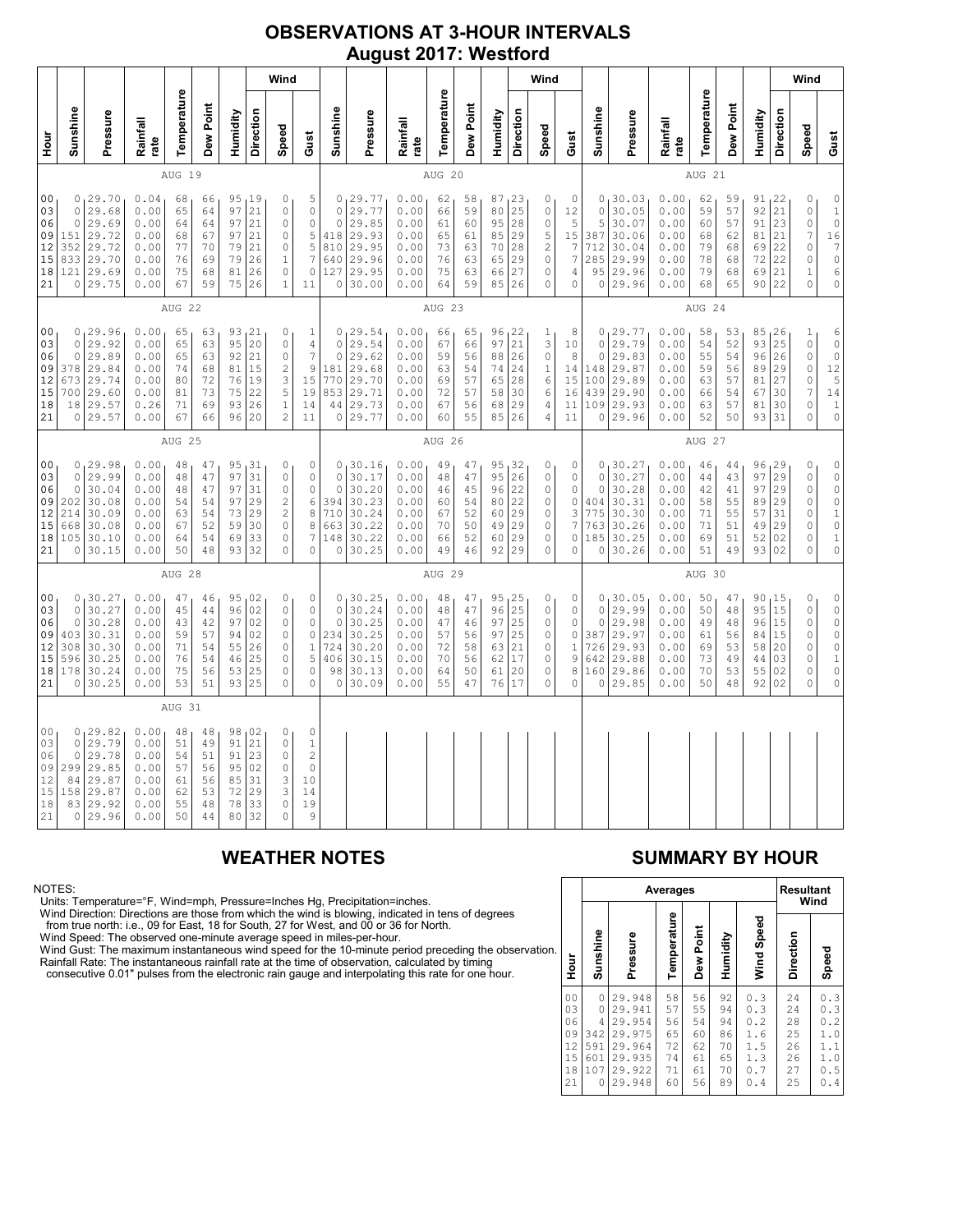### **HOURLY PRECIPITATION (Water Equivalent) August 2017: Westford**

| Date                                                      |         | A.M. Hour Ending at |              |    |              |      |      |                            |    |      |           |      |                       |    | P.M. Hour Ending at |    |      |      |                          |    |           |      |                                      |                                               |                                                               |  |  |
|-----------------------------------------------------------|---------|---------------------|--------------|----|--------------|------|------|----------------------------|----|------|-----------|------|-----------------------|----|---------------------|----|------|------|--------------------------|----|-----------|------|--------------------------------------|-----------------------------------------------|---------------------------------------------------------------|--|--|
|                                                           | 01      | 02                  | 03           | 04 | 05           | 06   | 07   | 08                         | 09 | 10   | 11        | 12   | 01                    | 02 | 03                  | 04 | 05   | 06   | 07                       | 08 | 09        | 10   | 11                                   | 12                                            | Date                                                          |  |  |
| 01<br>02<br>04<br>05                                      | 03 0.02 |                     |              |    |              |      |      | 0.01                       |    |      |           |      | 0.090.2000.070.010.02 |    |                     |    | 0.01 |      |                          |    |           |      |                                      |                                               | $0\,1$<br>02<br>03<br>$\begin{array}{c} 04 \\ 05 \end{array}$ |  |  |
| 06<br>07<br>08<br>09<br>10                                |         |                     | 0.040.020.02 |    |              |      |      |                            |    |      |           |      |                       |    | 0.090.08            |    |      | 0.02 |                          |    |           |      | $0.02 \mid 0.04 \mid 0.05 \mid 0.11$ |                                               | 06<br>$\begin{bmatrix} 07 \\ 08 \\ 09 \end{bmatrix}$<br>10    |  |  |
| 11<br>12<br>13<br>14<br>15                                |         |                     |              |    | 0.08         |      | 0.10 |                            |    |      |           |      |                       |    |                     |    |      |      | 0.040.08                 |    |           | 0.02 |                                      |                                               | 11<br>$\begin{array}{c} 12 \\ 13 \end{array}$<br>14<br>15     |  |  |
| 16<br>17<br>$1\,8$<br>19<br>20                            |         |                     |              |    | 0.01<br>0.15 |      |      | $0.08 \mid 0.17 \mid 0.03$ |    |      | 0.01      | 0.01 |                       |    |                     |    |      |      |                          |    |           |      |                                      | $0.14 \begin{vmatrix} 17 \\ 18 \end{vmatrix}$ | 16<br>19<br>20                                                |  |  |
| 21<br>22<br>$\frac{23}{24}$<br>25                         |         | 0.02                |              |    |              | 0.01 |      |                            |    | 0.01 |           |      |                       |    |                     |    |      |      | $0.12 \mid 0.26$<br>0.01 |    | 0.06 0.02 |      |                                      |                                               | 21<br>22<br>$\frac{23}{24}$<br>24<br>25                       |  |  |
| $\begin{array}{c} 26 \\ 27 \end{array}$<br>28<br>29<br>30 |         |                     |              |    |              |      |      | $0\,$ . $0\,1$             |    |      |           |      |                       |    |                     |    |      |      |                          |    |           |      |                                      |                                               | 26<br>27<br>$28$<br>$29$<br>$30$                              |  |  |
| 31                                                        |         |                     |              |    |              |      |      | 0.01                       |    |      | 0.01 0.01 |      |                       |    |                     |    |      |      |                          |    |           |      |                                      |                                               | 31                                                            |  |  |
|                                                           |         |                     |              |    |              |      |      |                            |    |      |           |      |                       |    |                     |    |      |      |                          |    |           |      |                                      |                                               |                                                               |  |  |

During a frozen precipitation event, hourly precipitation totals may not be recorded. In this case, daily amounts are typically entered in the last column (hour ending at 12 A.M.)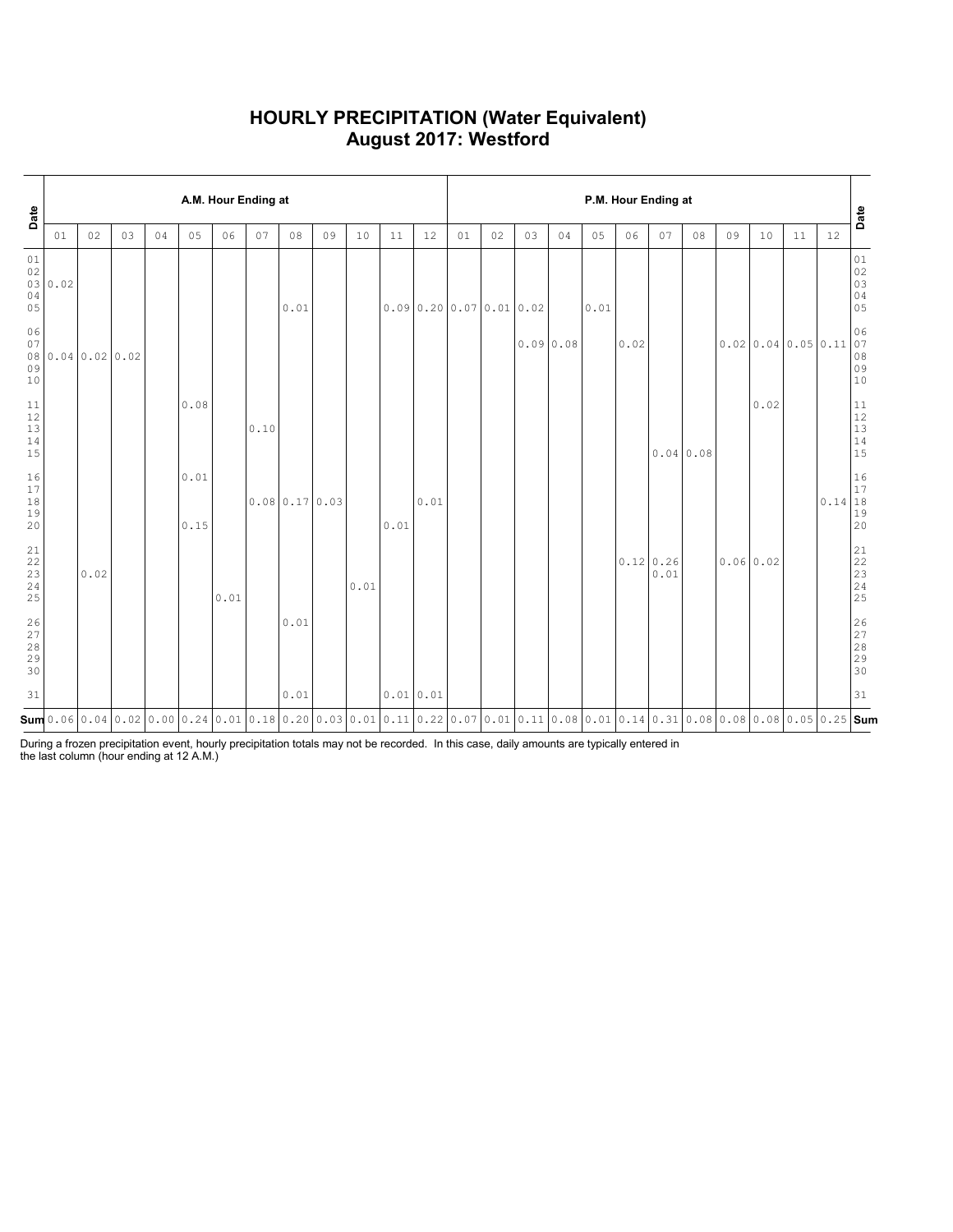### **HOUR-BY-HOUR DATA August 2017: Westford**